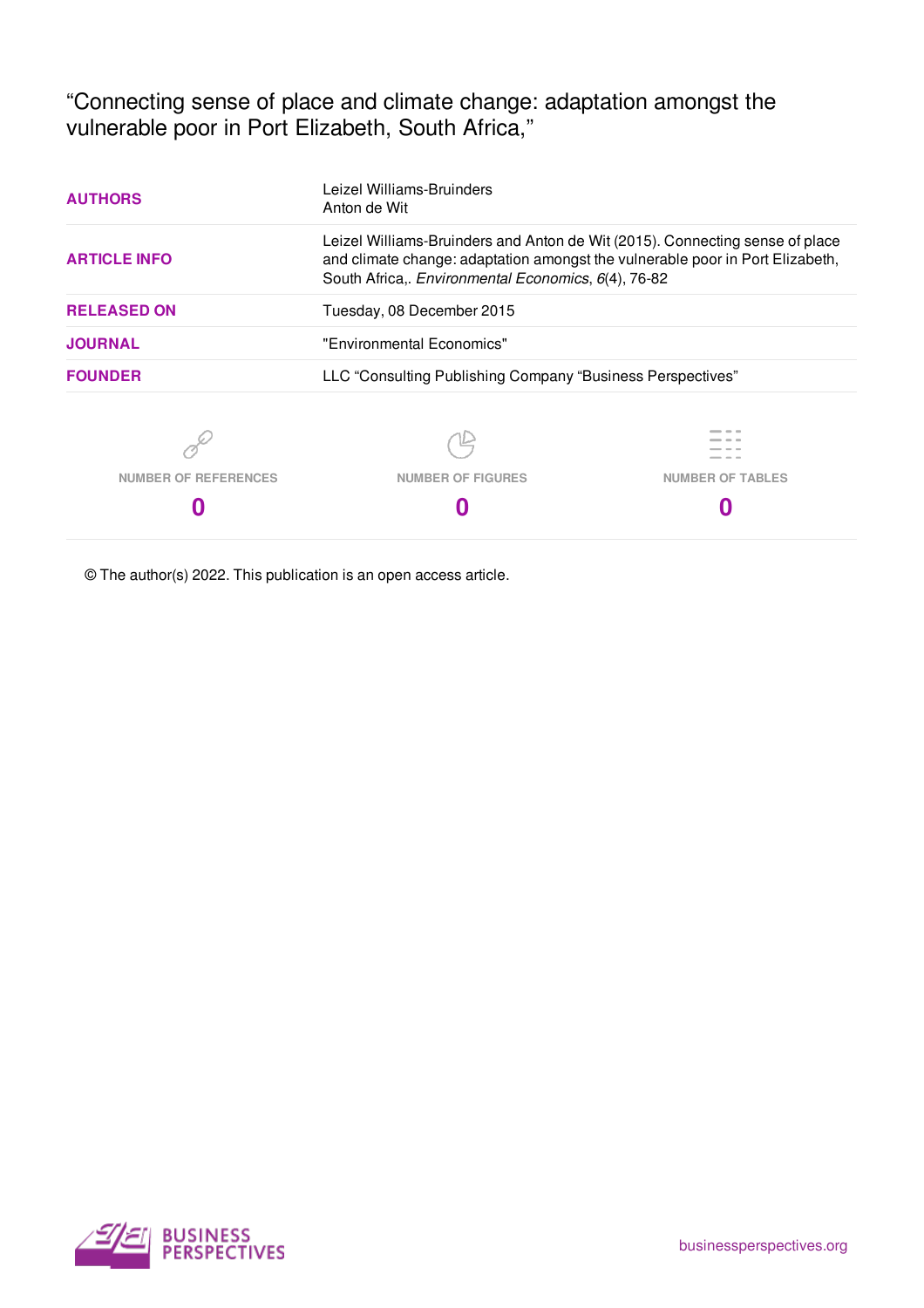# Leizel Williams-Bruinders (South Africa), Anton de Wit (South Africa)

# Connecting sense of place and climate change: adaptation amongst the vulnerable poor in Port Elizabeth, South Africa

#### Abstract

This paper investigates the relationship between climate change adaptation and sense of place on people's decision regarding relocation, using Soweto on Sea, and Veeplaas as case studies. Using indicators derived from sense of place theories, an attempt is made to explain the building blocks of sense of place. These indicators, namely place attachment, place identity and place dependence, help explain the connection people have with home, as well as their interactions in- and within their community. Being a community at risk of flooding, because of its precarious location on the Chatty river floodplain, adaptation measures of relocation were introduced. Alternative housing was provided by the state as part of its social housing program. A strong interplay of indicators was observed, and the research findings indicate that sense of place largely influences this decision making process of relocation as a climate change adaptation measure.

**Keywords:** sense of place, climate change adaptation, relocation. **JEL Classification:** Q54.

#### **Introduction**

Climate change adaptation and the role that sense of place plays in decision making regarding relocation, will be presented in this study. This paper is organized as follows. Firstly it contextualizes how climate change and sense of place are relevant to the case study examined. The second section provides a review of the sense of place and climate change literature in an attempt to support the argument that illustrates the extent to which people are willing to relocate as a measure of adaptation to climate change effects. The final section involves a discussion on the findings of the study undertaken. It will attempt to elucidate the interplay of peoples' sense of place with the decision to relocate based on rising flood levels. The paper attempts to explain certain relationships that exist in the complex dynamic regarding the decision for relocation.

Climate change is a global problem which has a profound impact on the sense of place, just as climate change adaptation has a direct implication on sense of place (O'Brien, 2009). Sense of place contributes significantly to people's decisions regarding relocation and thus fundamental benefits in incorporating a sense of place study in climate change adaptation, will allow for greater understanding and leads to improved ways, of protecting people in areas of risk.

The meaning, and the association of value to a place, has come to focus on two settlement areas named Soweto on Sea and Veeplaas, in Port Elizabeth, South Africa. These areas are informal settlements which are located along the banks of the Chatty River within Port Elizabeth, South Africa.

These informal settlements fall within the 1:50 year flood line, thus the residents of the informal settlement were exposed to occasional flooding of the river. Because the settlement areas are located in a flood prone area, with Veeplaas situated in the very centre, the municipality cannot provide services to these two neighborhoods, and thus alternative areas of settlement have been established by the local authorities (Solomon and Viljoen, 2003).

## 1. Sense of place

Sense of place is a theoretical concept which has a significant intrinsic value to people's ideas and more importantly, the connection they develop with a place. This unquantifiable connection one makes with a place has had significant impact on the decisions that one makes on where a person settles and the rationale behind the establishment of a connection to a particular place. This connection to place has been able to influence the degree of success of climate change adaptation, as people's connection to a place is outweighing the potential risk which they are exposed to (Smaldone et al., 2006; Adger et al., 2005).

Sense of place can be described as spatial interactions, which are fuelled by cost, distance, time and the level of services and opportunities one is exposed to (Massey, 1994). In order to understand place, one has to understand the meaning of space in place. These two concepts have been described by Hubbard and Kitchin (2011) as twin terms that provide the building blocks in an intellectual enterprise that stretches back throughout history in an attempt to make sense of the world. Space is considered as a mappable canvas which is filled by human activities, thus it can be understood that spatial interactions which are laden with meaning and value, occur in space (Hubbard and Kitchin, 2011).

 $\overline{a}$ 

<sup>©</sup> Leizel Williams-Bruinders, Anton de Wit, 2015.

Leizel Williams-Bruinders, Lecturer, Geography Division of the Department of Geosciences, Nelson Mandela Metropolitan University, Port Elizabeth, South Africa.

Anton de Wit, Lecturer, Geography Division of Department of Geosciences, Nelson Mandela Metropolitan University, Port Elizabeth, South Africa.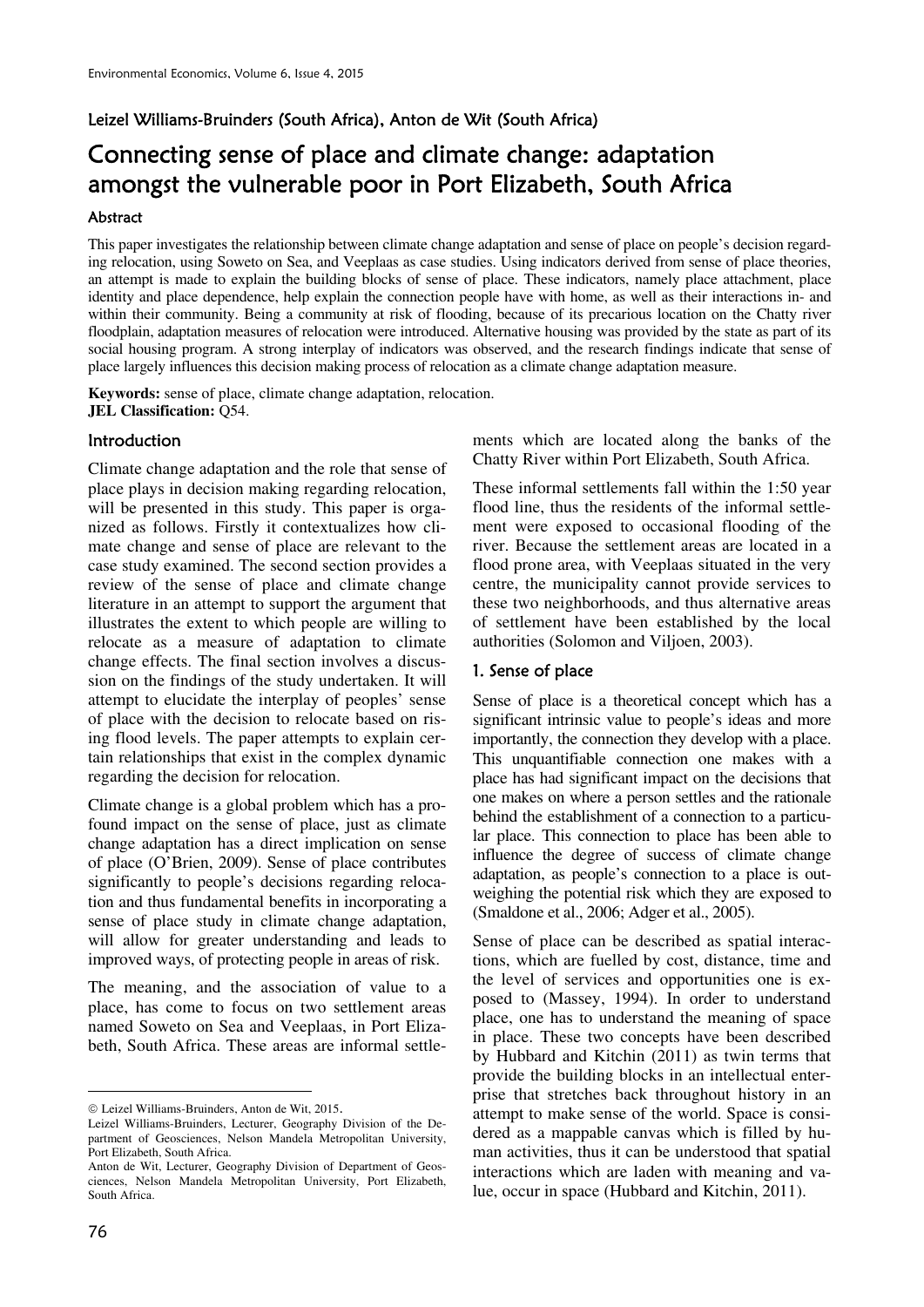**1.1. Place attachment.** Place attachment describes a bond between people and a place, and that place is able to meet a person's functional need. Place attachment is described by Hernandez et al. (2007) as a study of feelings people have towards places in their lives. A key factor in the place attachment theory is that, the relationship constructed between people and places requires a degree of closeness with that place (Shamsuddin and Ujang, 2008). Thus place attachment cannot apply to a place one doesn't make frequent visits to. Functions and attributes of a place are things that increase the strength of attachment to a place (Shamsuddin and Ujang, 2008). Place attachment is defined as:

*"… the effective link that people establish with specific settings, where they tend to remain and where they feel comfortable and safe*" (Hernandez et al., 2007, p. 2).

A person's attachment to a place differs among different people, as this bond can be established with a vast area, or only a house. Factors such as length of stay and interactions which take place in that area, contribute largely to the theory of place attachment and have a direct implication on a person's sense of place. A degree of interconnection exists between place attachment and place identity, as these two theories have been viewed as taking very similar roots. Studies conducted on place attachment and place identity have shown a noticeable difference established, that place attachment is linked to the length of stay and place identity is linked to the interaction which takes place in that space (Hernandez et al., 2007). A study conducted by Ujang (2012) distinguishes place identity as a product of place attachment. People's attachment to a place is influenced by length of stay and interactions which take place in that area. Ujang (2012) reports that a change in social interaction changes people's perception of that place resulting in a negative impact on the connection people establish with a place. A study conducted by Hernandez et al. (2007), tried to establish if there was a difference in the degree of connection between people who have constructed their attachment to a place through lengthy stay in an area, and connection to a place developed by interactions. Length of stay resulted in a higher degree of connection than connections which were developed through interactions which took place in that area. The relationship between place attachment and place identity cannot be considered as separate entities, as the one leads to the other. Place attachment describes the relationship between a person and a place as largely created by length of stay, but place identity proved the means which help explain the relationship between person and place. Place identity describes the interactions

which are not measurable, and are described by Lengen and Kistermann (2012), as relationships which are created through cognition.

**1.2. Place identity.** Place identity is constructed by important activities which take place in and around an individual. These two points of influence of home and the surrounding geographic influences, maintain a person's identity. Thus a person's identity is largely influenced by past and present experiences, which influence their attitudes, values, preferences and memory (Lengen and Kistermann, 2012).

The person-place bond is one which is influenced by a magnitude of factors, and on a theoretical level, place attachment and place identity have largely been considered key theoretical views which constitute one's understanding of sense of place. Kyle et al. (2004) described this person-place bond as two dimensional bonds, where place attachment is considered a combination of self and the physical environment. The physical environment has the ability of influencing one's ideals, beliefs and preferences, and place identity enables one to construct and affirm one's identity by being able to practice their beliefs if they choose to.

**1.3. Place dependence.** Place dependence is the final key in understanding spatial interactions. Place dependence describes the strength of connection a person has with a particular place over other options which may be available to a person (Jorgensen et al., 2001). This third element in spatial interactions is very important in light of the Soweto on Sea (SOS) and Veeplaas (VP) communities in Port Elizabeth. The place dependence theory is well suited, together with place attachment and place identity, in trying to understand and explain the decisions where residents of the two communities have decided to remain in an area which exposes them to possible harm (Jorgensen et al., 2001). The place dependence theory assesses the strength of association a person or community may have with a place. When an individual makes a decision to remain in a particular place, that place was the best option in comparison with the alternatives which were available to that person or group.

Earlier research conducted on sense of place came to the same conclusion, that a hierarchical structure existed and influenced people's choices and how this influenced their emotional association with geographic aggregation of place. In looking at sense of place theories, two theorists' views stand out, Lynch (1960) and Canter (1983). Lynch linked imagination with physical cues. Physical cues act as aids in interpreting specific landmarks and thus what is observed influences what we imagine, for example, a beach will give thoughts of sunny days laden with beach activities like surfing, family out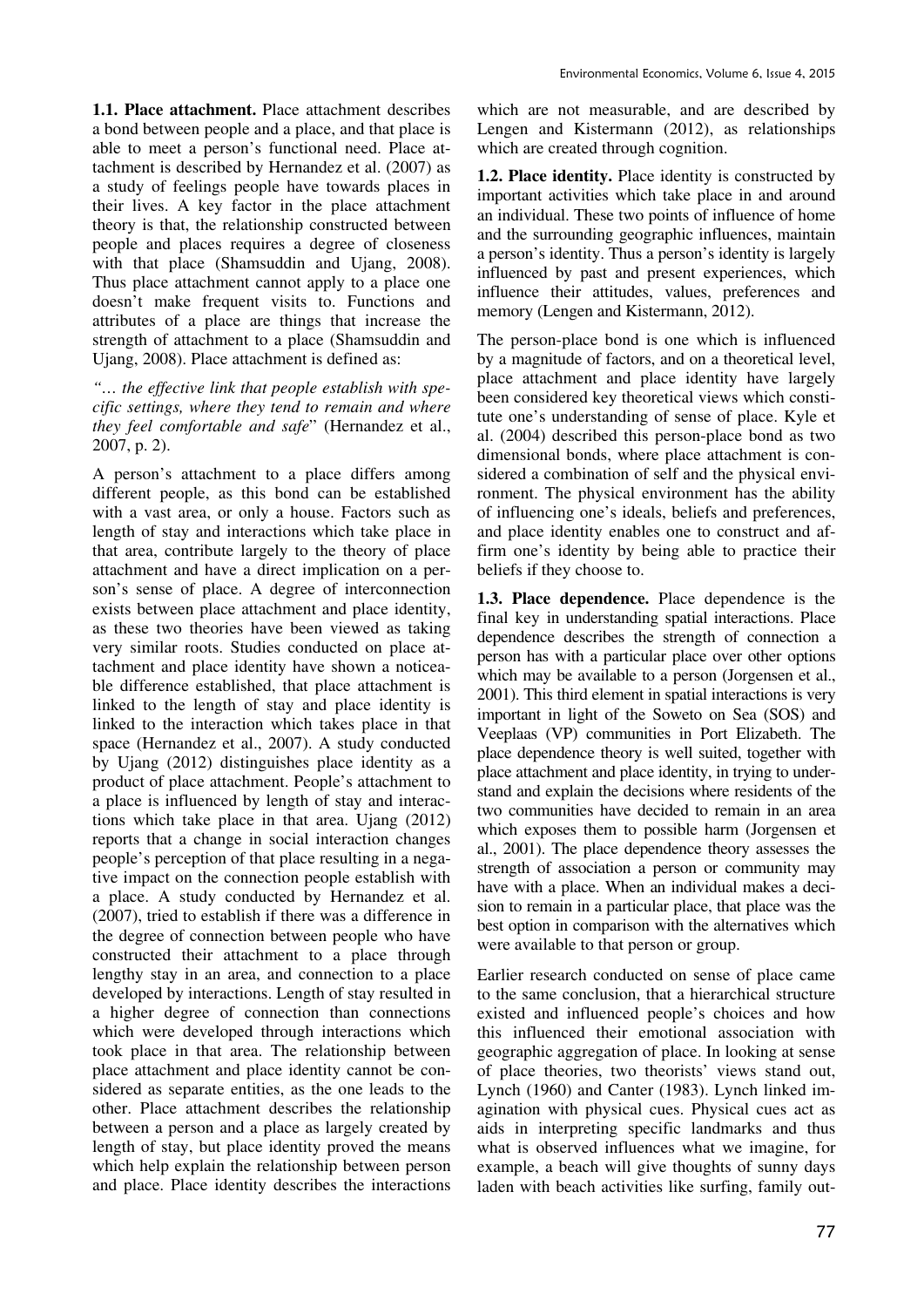ings etc. Canter (1983) looked at the interactions from a person to his/her surroundings, as a person will understand their environment which they are in, and thus that understanding will enable people to work within the parameters of that environment to achieve their goals and so a value would be placed on that place based on one's purpose of achieving their goals. These goals vary from person to person.

# 2. Examining peoples sense of place

Sense of place is viewed as being an immeasurable phenomenon, as one's connection to place is driven by a range of influences which extend from an individual level to community and regional scale. In examining the role sense of place plays in the relocation measures as a result of climate change, required an approach which would provide a means of understanding place and its meaning to people, at an individual and community level. Concepts of place attachment, place identity and place dependence are very important concepts in the analysis of sense of place. The three concepts of place provided a means of assessing people's attachment to their homes and the role their physical environment played in influencing people's decision in regards to relocation.

**2.1. Examining place attachment.** The personplace bond under the concept of place attachment is influenced by length of stay, thus the longer a person lives in a specific location the stronger the relationship between the person with their home (Hernandez et al., 2007; and Ujang, 2012). SOS and VP communities are older communities, with some residents living here for more than twenty years.

**2.2. Examining place identity.** A person's identity is influenced by the interactions which take place in space. The interactions influence an individual's identity in the sense that the interactions play a part in individuals, values, beliefs, norms and preferences. The length of stay is not the same and thus interactions within the two communities may help in explaining the relationship which exists between the residents of the two communities and their home.

**2.3. Examining place dependence.** Place dependence looks at the reasoning behind the selection of a specific place over other places, the strengths of that place and its ability to attract people. SOS and VP can be characterized as a poor community. The community has very limited infrastructure and services which they receive from the municipality, and thus place dependence will provide the reasons why the residents of the two communities remain in the area despite the possible risk which they are exposed to.

## 3. Climate change and sense of place

The impact of climate change has and is having a significant impact on the planet and this requires

significant adaptation to changes occurring in our physical and ecological environments (Adger, 2004). Climate change adaptation has been prioritized to ensure that people are not exposed to possible risks. The relationship which exists between person and home has introduced an emotional connection between an individual, or group of people, with their home. This emotive connection has an influence on the adaptive capacity at an individual, group and regional scale. Further investigation of the emotive bond between person and home has been assessed so as to ensure, as well as understand the different complexities which have the potential of influencing climate change adaptation.

The various theoretical viewpoints on place are hinged on individual experiences and these experiences drive theory. Our understanding of place as described by Massey (1994) as one which is nonessential, thus the meaning of place has seen significant changes throughout man's history. Convery et al. (2012) describe the meaning we attach to place as one which is structured and follows two paths, with the first resembling Massey's (1994) view of all aspects which form part of interactions and local distinctiveness, and secondly how we use and experience place. It is from the latter point that, conceptual subsets such as place attachment and place dependence develop.

Because the meaning attached on place is not stagnant, one has to question the relationship between sense of place, and change induced by climate and the subsequent adaptation which follows.

Climate change is an occurring phenomenon as climate change impacts and responses are observed in the ecological and physical environments (Adger, 2005). Change in climate requires significant change in the manner in which we live and thus adaptation to these changes are key. Adaptation to climate change has implications on different spatial scales (Adger, 2005).

Climate change adaptation is seen as a necessary and urgent response and thus sufficient understanding of the barriers and constraints which hinder successful adaptation is important, as the removal of these obstacles will allow for proper and successful adaptation (O'Brian, 2009). Climate change is described by Adger (2005) as an ecological, social or economic adjustment to a climatic stimulus in an attempt to stop, pre-empt, change or alleviate an impact.

The process of adaptation can be considered a holistic process as climate change has large impact which affects all aspects of life. A link has been established by O'Brian (2009) between adaptation and obstacles posed by people's sense of place and the potential loss of people's identity. People's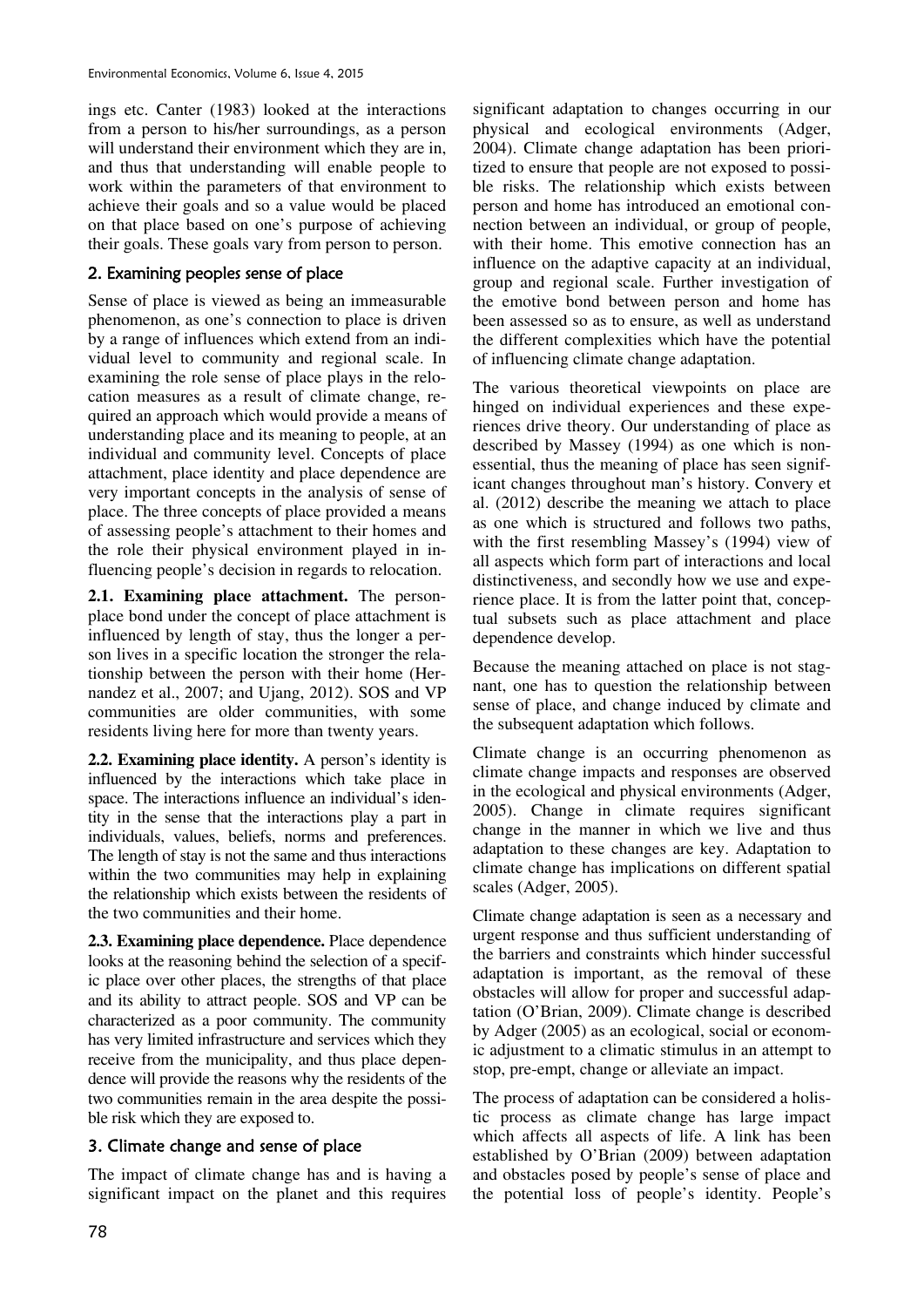sense of community and the link or meaning attached to a place has the potential to hinder the processes of adaptation (O'Brian, 2009). This view implies that people's values have the potential to become a barrier to climate change adaptation and this is also highlighted in Magada's (2000) study of settlement selection in Africa. These views have introduced a new element to the study of climate change adaptation, as adaptation to climate change may affect areas of value to people and the community, for example the Soweto on Sea and Veeplaas communities in Port Elizabeth.

The relationship between climate change adaptation and value or meaning to a place is a relationship which is in continuous motion, as the value and the meaning of value do change over time, thus it can be understood that an accepted adaptation process may not be applicable at a different time (O'Brian, 2009). Value and meaning place greater importance on the internal implications of a place and the possible failure or success of adaptation to climate change.

Massey's view of the meaning of space is one which has numerous starting points but has one end. As mentioned earlier value and meaning change over time and this brings the association of temporality to spacialization, a term used to describe the meaning attached to space. The temporal and spatial relationship is one which is central to spacialization, as temporality is dependent on space (Massey, 2005). Space is described as being a discrete multiplicity as change in a space is ordered, and with temporality the meaning of space and our association with space is not stagnant, thus it can be understood that spacialization changes over time.

## 4. Study aim

The impact of climate change has posed a risk on the informal settlements of Soweto on Sea and Veeplaas. These areas fall within the 1:50 year flood line, prompting the relocation of the residents. The Nelson Mandela Metropolitan municipality is prohibited from providing services to areas which are at risk, as in this case, a flood risk area.

Although alternative safe housing under the Zanemvula project was established to ensure the relocation of residents, not all of them welcomed the idea, and as a result, some members did not move out, while others who had relocated there, have since returned to the flood risk area despite the lack of service provision. Zanemvula is a mass low-cost housing development, located a further nine kilometres away from the current location of SOS and VP. It is on the periphery of Port Elizabeth, away from many potential sources of employment and offers very little social services (Willliams-Bruinders, 2013).

In an attempt to investigate what the role of people's sense of place has on the decisions regarding relocation in regards to climate change adaptation, this research examines the physical connection people have made with the Soweto on Sea and Veeplaas settlements. It seeks to identify the reasons why some of the residents have refused to move out of the flood plain and why other residents have returned to the area. And lastly, it investigates the implications of sense of place on climate change adaptation.

#### 5. Sense of place and climate change adaptation amongst the vulnerable poor in Port Elizabeth

Sense of place is largely influenced by the interplay of various relationships which exist between and amongst communities. Length of stay, social interactions and pull factors collectively describe sense of place. The balance of these three sides of sense of place influences the degree of connection which exists in a community, and thus, each community's sense of place will be unique to that particular region. In understanding the role sense of place has on people's decisions regarding relocation, factors which are unique to that area were assessed. Employment, number of members in a single household and access to services are factors which had to be introduced to the three aspects of sense of place so as to find the reasons behind why some residents have decided to remain on the floodplain, and why other residents have opted to return to the floodplain after relocating to Zanemvula.

Length of stay has created a relationship between residents and home, based on attachment, and thus a sense of place. Stability is characterized by slow movement within the community, which brings the residents together, as residents identify with one another and that identity is associated with their home. Despite challenges which the community faces in the form of infrequent flooding and the lack of services, the floodplain still remains a primary location for a home. Pull factors such as, easier access to schools, clinics, police stations and public transport have played a significant part in influencing residents living on the floodplain.

From the resident's perspective, relocation should have been considered as a last resort. They maintain that other avenues which could have reduced the risk residents are exposed to, could have been explored. The lack in the transfer of information on the consequences of flooding (and residing on a floodplain) between the municipality and residents located on the floodplain has resulted in the lack of acknowledging the seriousness of the flooding, rather, residents view this flooding as something which can be overcome.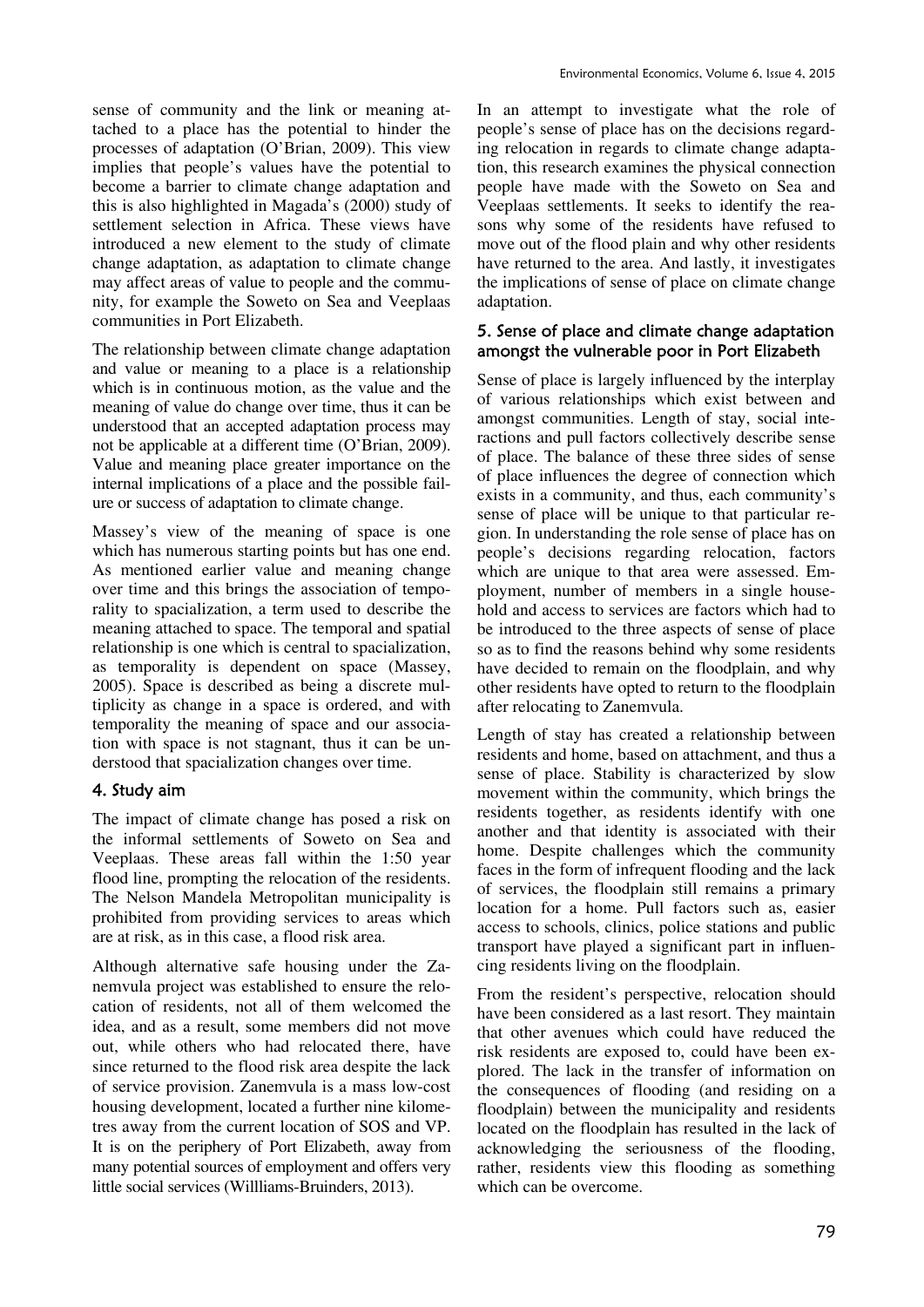**5.1. Examining the physical connection people have made with Soweto on Sea and Veeplaas settlement.** Connection to home was assessed using the three main theories which have been used in sense of place inquiry, namely; place attachment, place identity and place dependence. The theories define three distinct ways in which a connection between people and a place can develop. The use of basic indicators to assess theories was used and was implemented using face to face interviews. Length of stay, number of times people have moved around within their community and the number of years they have had the same neighbor, would provide the means of assessing the building blocks which make up their connection to their home.

As alluded to before in this work, sense of place is a construct of interactions which are explained using either place attachment, place identity or place dependence. The physical connection people have made with SOS and VP is one which is not uniform across the communities. Particular theories dominate amongst residents located at different parts of the community. The SOS and VP communities are old, but it is also important to note that not all members of the two communities have been in the area for long periods of time, thus their construction of the connection they have with their home will be different. The community is split into distinct areas which go unnoticed to outsiders, as the lower end of the community which falls directly on the floodplain is younger than the areas which are on the higher parts of the community. The term 'younger' describes the residents which make up the community rather than the age of the settlement.

The settlement areas closest to the centre of the floodplain are known as "Ndlovu" (translated from isiXhosa meaning – *pushed their way in*), as explained by a respondent, is a settlement area where the youngest members of the community live. The first people to be relocated, hail from the floodplain and the area immediately adjacent to it.

Connection to home has had a significant impact on climate change adaptation, as various interconnections which exist between place and people, and amongst people within a community have a direct influence on the success or failure of climate change adaptation measures.

*5.1.1. Place attachment on the floodplain.* Place attachment defines the person-place bond which is influenced by length of stay (Hernandez et al., 2007; and Ujang, 2012). The SOS and VP communities are old, with a significant number of people being part of their respective communities for more than ten years. Table 1 illustrates this by providing a breakdown of the number of years households have been in their com-

munities, with the oldest resident interviewed, having been part of VP for close to 34 years.

A strong sense of stability and rootedness exists in the two communities, as movement within the community is very slow, with residents having had the same neighbor for the majority of their stay in their respective communities. A significantly detailed history of the growth of the communities and its intertwines with human history sheds light on the person-place bond. Accounts of how the community has changed, from a mixed race settlement to a densely populated single race community. One respondent moved to VP in his late teens, met his wife and started his family. His account of events which have and are taking place in his community go beyond a place he lives in, but are perceived as attacks on people's families and their homes.

To some extent climate change adaptation and sense of place are in conflict, as the community's connection to home is strong enough to push aside possible risks which local residents might be exposed to. Challenges of lack of information, transparency and the length of time which have passed since the commencement of relocation has placed significant doubt in local residents on the validity of climate change risks which residents are exposed to.

| Number of years living in<br>VP/SOS | Veeplaas (%) | Soweto on Sea<br>(%) |
|-------------------------------------|--------------|----------------------|
| 5 years                             |              |                      |
| 10 years                            | 30           |                      |
| 15 years                            | n            |                      |
| 20 years                            | 40           | 30                   |
| 25 years                            | 10           | 10                   |
| 30 years                            | O            | 50                   |
| 35 years                            | 20           |                      |

Table 1. Number of years households have lived in Soweto on Sea and Veeplaas

Length of stay has created a bond between the residents and the floodplain, but to an extent, this has also created a strong bond between the residents themselves. The communities are themselves mature in age, and the older residents in the area have a greater bond as they have seen and experienced changes which have taken place in their communities. The degree of stability, and a strong bond to home, has had an impact on their path dependency. Veeplaas and Soweto on Sea are not viewed as just a place, but a community with an identity, an identity which residents feel they are a part of.

*5.1.2. Place identity on the floodplains.* Sense of community is very strong amongst residents of VP and SOS. It highlights the number of times a person has moved within community, instead of relocating elsewhere. This enquiry was very important, as it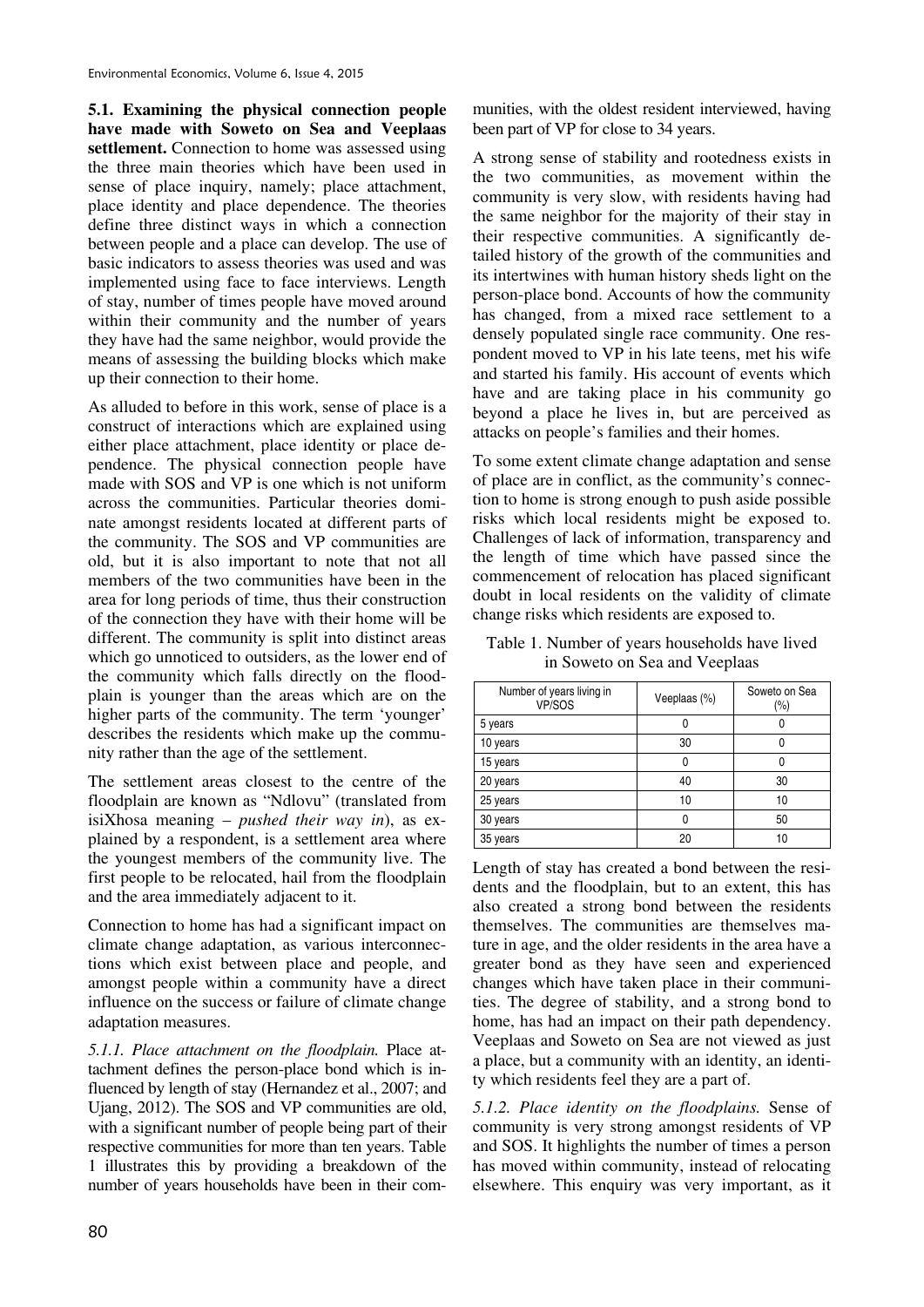allows for one to have an assessment of the degree or strength that a community has on its individuals.

Community in this sense describes connections which have been formed through individual interactions which take place within a specific community. As mentioned earlier, length of stay does have a direct link to an individual's sense of place, and with prolonged stay in a place; relationships are established between individuals within an area through social interactions. A strong intangible relationship exists amongst individuals within the two communities, as social standing, shared challenges and a collective plight for habitat assistance have created greater connections amongst individuals within their communities, and this has resulted in a small but significant group of residents on the floodplain refusing to relocate.

The climate change adaptation tool adopted, relocation of households located on the floodplain, has seen significant obstacles, with some residents refusing to relocate and others returning back to the floodplain after having left. The relocation process has created a sense of, "us" against "them". "Us" being the residents located on the floodplain and "them" being the local authorities, the Nelson Mandela Metropolitan municipality.

As mentioned, the municipality is unable to provide services to a community located below the 1:50 year flood line. Some areas of the two communities which fall above the flood line have access to all the services which are provided, from formal housing, to water and electricity.

Both areas (serviced and non-serviced) are in close proximity to one another. This close proximity together with the lack in educating affected residents of flood risks, have created an environment where the sense of place, is more important than, adapting to climate change.

*5.1.3. Place dependence.* Place dependency theory looks at the reasoning behind one's selection of a place over other places. Veeplaas and Soweto on Sea have been able to attract a small, but significant number of residents to remain on the floodplain, despite the area receiving limited municipal services. Relocation to Zanemvula for some is seen as placing greater challenges on their day-today life. A small but significant number of VP and SOS residents located on the risk area have refused to relocate and thus have chosen to remain on the floodplain. Access to social services has been the difference between remaining on the floodplain, versus relocation to Zanemvula. Closer access to health clinics, to public transport, schools and police stations have played a significant role in ensuring that the floodplain remains more attractive,

as compared to Zanemvula some nine kilometres away, and lacking in many of these amenities. Sense of community will be eroded, as people from varying places have been moved to Chatty. The relocation process will dismantle communities as the community of VP and SOS will not be moved as a whole, but will be mixed with people from different areas.

Major pull factors such as the proximity to schools and healthcare clinics, easy access to public transport, and the relatively nearby situation to a light industrial area as a potential source of income, is what attracts and keeps 65% of the residents who are located on the floodplain. Social influences which are unique to a community, in which a high degree of social interaction exists, also contribute to ensuring that residents remain on the floodplain.

When comparing the floodplain to the resettlement area at Zanemvula, these were the main concerns expressed by residents:

**Access to public transport.** Public transport connection in the two neighborhoods is different as there is no direct public transport from Zanemvula to the main commercial nodes in town. Residents in Zanemvula have to take two taxis to reach town where as VP and SOS residents on the floodplain take one taxi, hence costing became an issue.

**Schools.** Assess to school is also seen as a challenge, as the recipient area doesn't have enough schools to accommodate children of school going age. School children have remained in schools which are in the VP and SOS communities thus relocation to Zanemvula will introduce a new cost, of public transport for school children.

**Clinics and police stations.** There is easier access to healthcare clinics and police stations in VP and SOS as compared to the Zanemvula neighborhood, where these provisions are already strained.

**Social influences.** Social influences are the small connections people have with their home and the relationships which have been formed through interactions. The households located on the floodplain are old and thus more than one generation of a single family live here. Respondents vary in their reason for staying, these range from staying close to/not leaving their family members, and to others having social/religious duties towards their peers.

It is evident from these results that sense of place does indeed have an impact on the residents' decision to relocate to a resettlement area as an adaptive measure to climate change. The interplay that exists between, and within communities, as well as the length of stay greatly influences this decision.